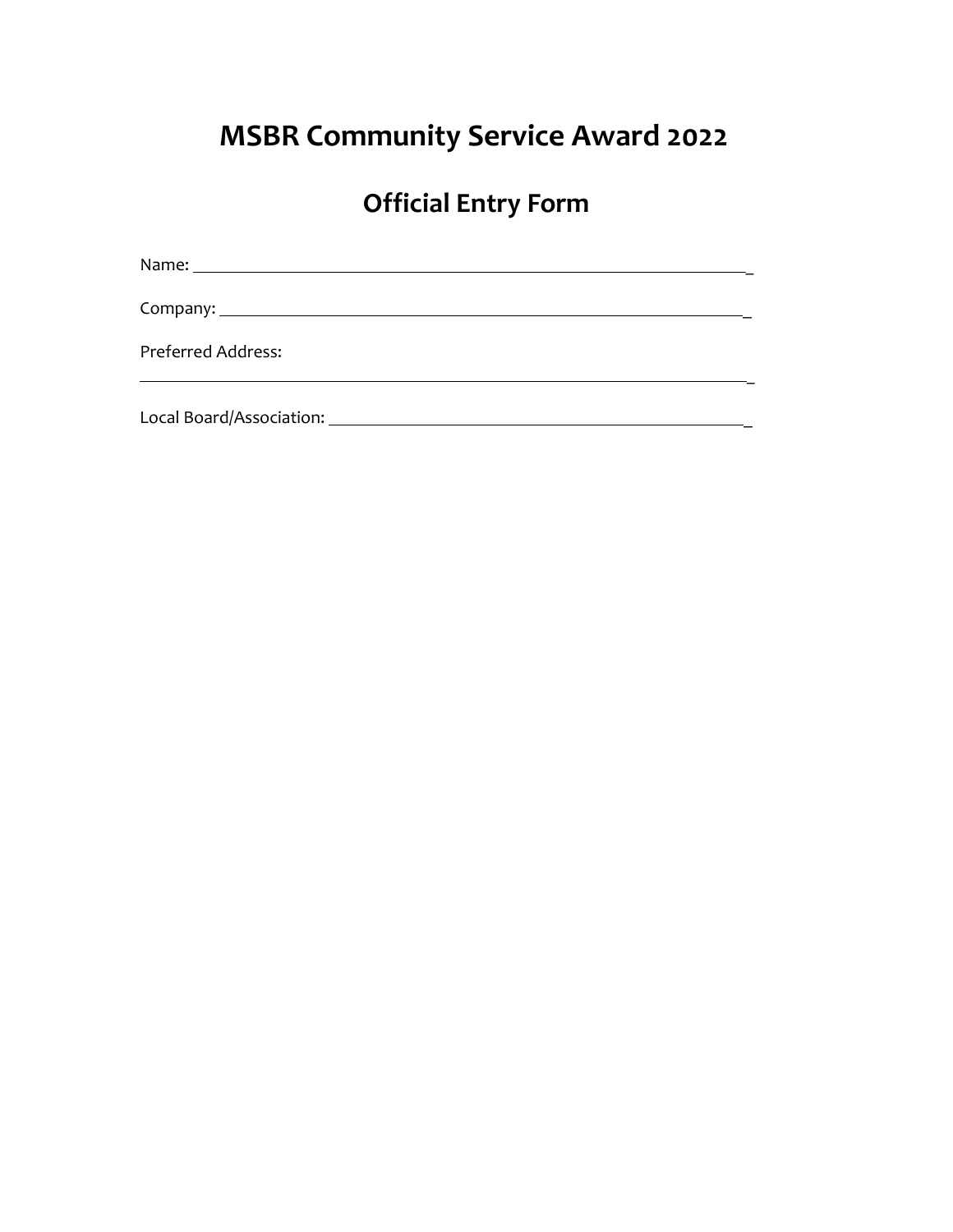#### **Philanthropic Activity (70%)**

Include work that "exhibits acts of public service to the community." Civic engagement or participation includes individual and collective actions designed to identify and address issues of public concern.

*It is important that the volunteer work extends beyond the scope of the local board/association, including service on civic and service clubs, charitable activities, political action, fraternal or religious groups, etc.*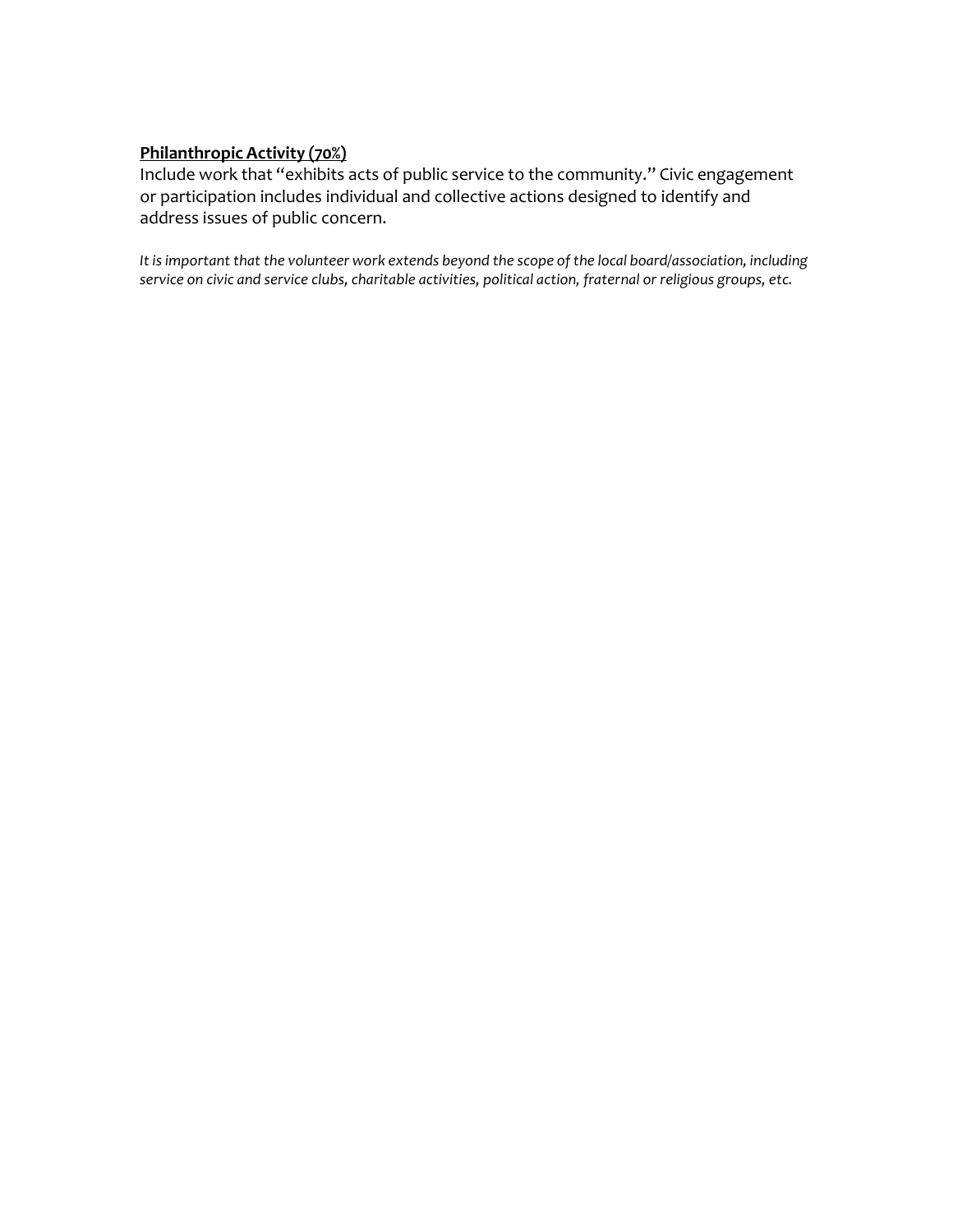### **Local Board / Association Activity (10%)**

Service on local board/association committees; offices held; special assignments; membership and offices held in local chapters of institutes, societies, and councils. *(Include years of service*)

Service on local board/association committees:

Board/Association committees chaired:

Special assignments:

Service in local chapter of institutes, societies, and councils: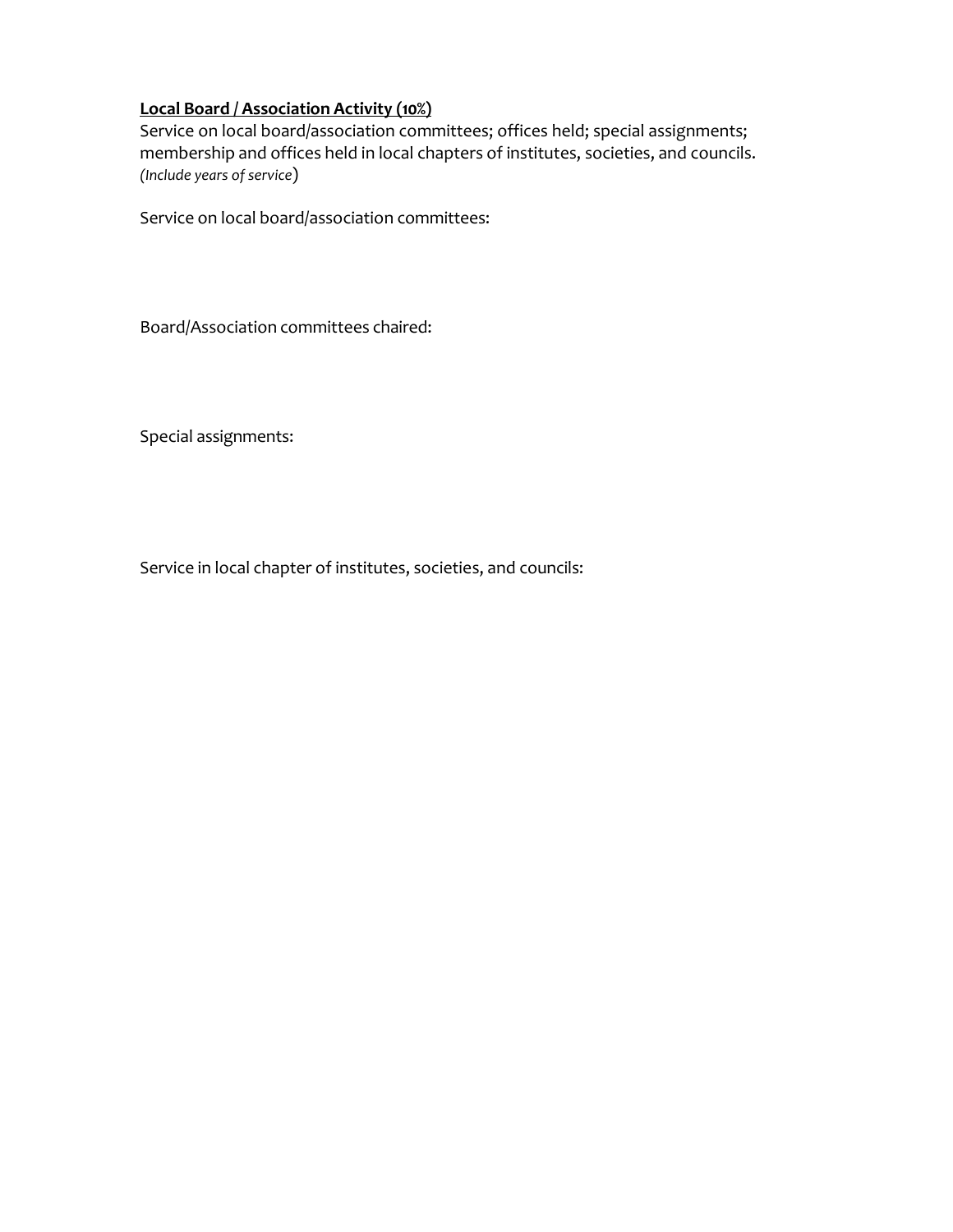### **State/National Association Activity (10%)**

Service on state/national committees; special assignments; attendance at state/national associated functions and conventions. *(Include years of service)*

Service on state/national committees:

State/national committees chaired:

State/national conventions, meetings and conferences attended: